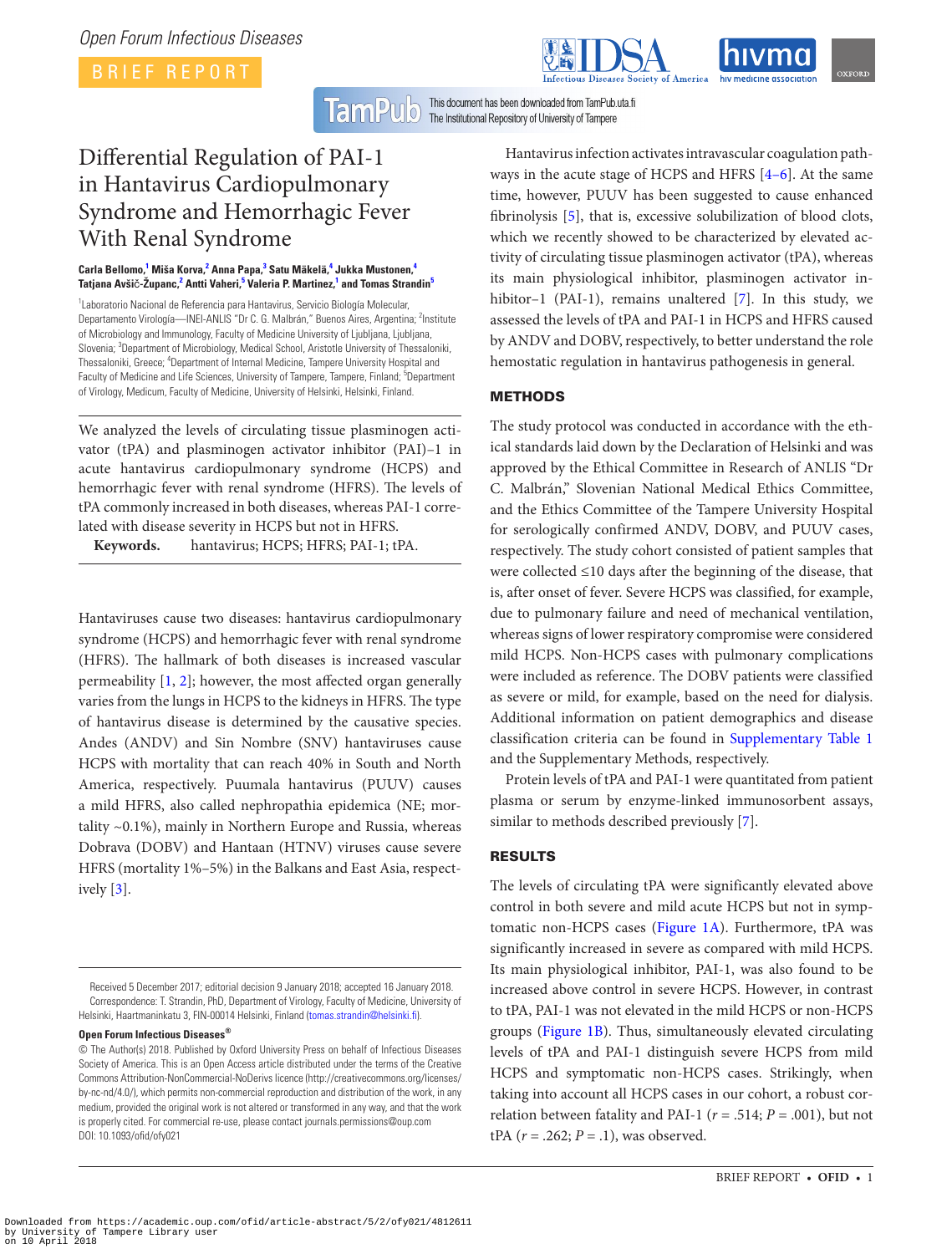

<span id="page-1-0"></span>**Figure 1.** Levels of tissue plasminogen activator (tPA) and plasminogen activator inhibitor (PAI)–1 in acute hantavirus cardiopulmonary syndrome (HCPS) and hemorrhagic fever with renal syndrome (HFRS). Box plots of the levels of tPA (A) and PAI-1 (B) in acute (≤10 days after onset of disease) serum samples of severe (n = 18) and mild (n = 22) Andes (ANDV)-caused HCPS, non-HCPS cases (n = 5 for tPA and n = 12 for PAI-1) with similar symptoms to HCPS, and healthy volunteers (n = 10) as controls. (C) The levels of tPA and PAI-1 in early acute (≤5 days after onset of disease) serum samples of fatal (n = 7), severe but nonfatal (n = 4), and mild (n = 15) ANDV-caused HCPS. The levels of tPA (D) and PAI-1 (E) in acute (≤10 days after onset of disease) plasma samples of Dobrava (DOBV)- (n = 7) and Puumala hantavirus (PUUV)–caused (n = 16) HFRS in addition to healthy volunteers (n = 15) as controls. (F) The levels of tPA and PAI-1 in acute plasma samples of mild (n = 4) and severe (n = 3) DOBV-caused HFRS. Box plots illustrate the median value (center horizontal line), interquartile range (the lower and upper quartiles), and the highest and lowest values (whiskers) that are not outliers. Distributions across groups were compared by the Mann-Whitney U test. "Statistically highly significant difference at  $P < 01$ . Statistically significant difference at  $P < 05$ .

To get further insight into the upregulation kinetics and the role of tPA and PAI-1 in HCPS disease severity, we further classified severe HCPS to fatal and nonfatal cases at early acute stage ( $\leq$ 5 days after onset of fever) (Figure 1C) and found either statistically significantly or close to significantly elevated levels of PAI-1 in fatal HCPS as compared with mild ( $P = .001$ ) or severe but nonfatal ( $P = .073$ ) cases, respectively. tPA levels did not differ between groups. These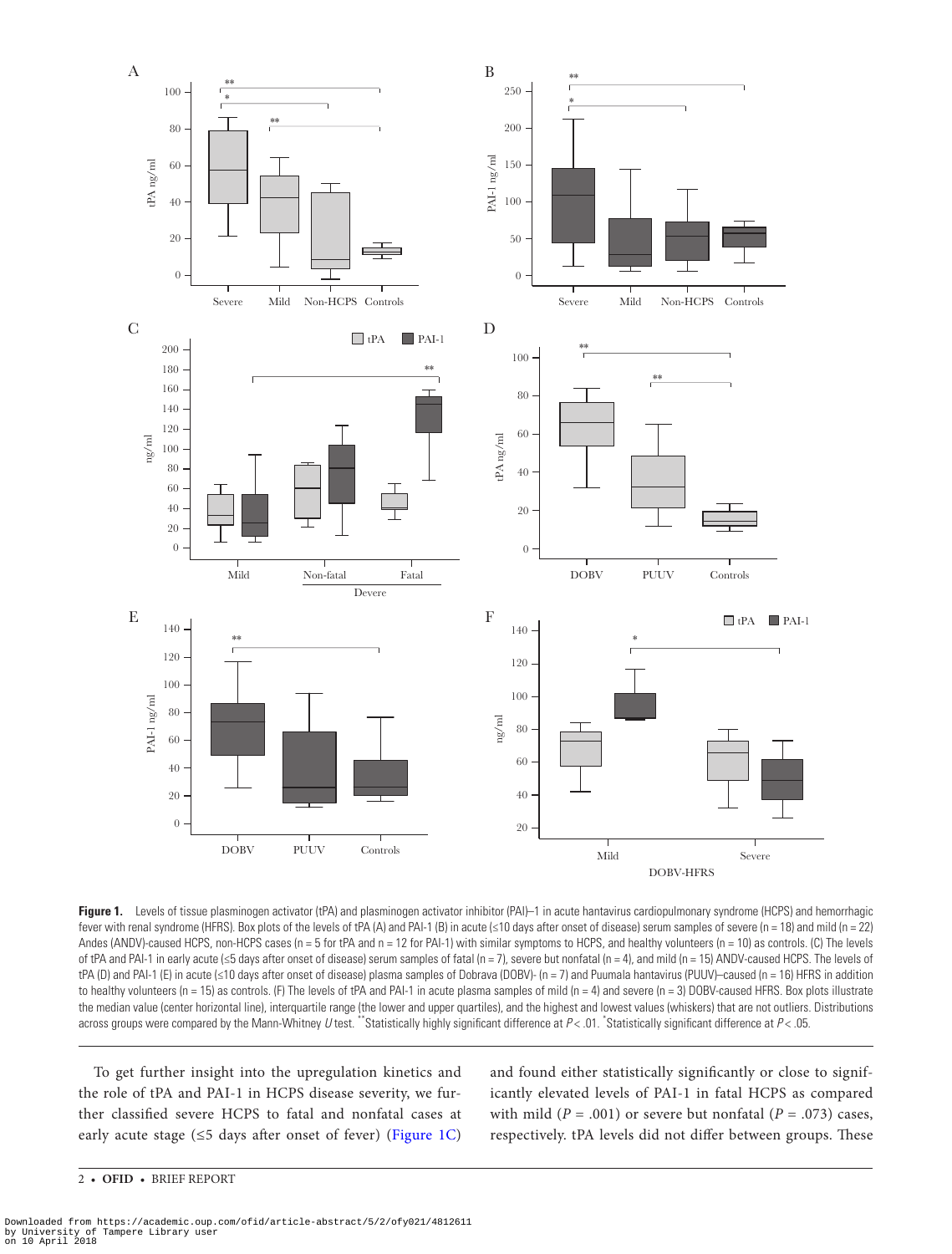findings suggest a direct role for PAI-1, but not tPA, in the fatality of HCPS.

The levels of tPA and PAI-1 were also compared in the plasma of acute DOBV- and PUUV-caused HFRS patients. As seen in [Figure 1D,](#page-1-0) the median levels of tPA were increased significantly above control in HFRS irrespective of the causative virus, but were further elevated by DOBV as compared with PUUV. While PAI-1 was not elevated in PUUV-HFRS [\(Figure 1E\)](#page-1-0), it was significantly increased above control in DOBV-HFRS. This finding suggests a marked difference in regulation of PAI-1 based on the etiology and/or severity of HFRS. Interestingly, however, when categorizing DOBV-HFRS to mild vs severe forms of the disease based mainly on the extent of kidney failure and need for hemodialysis, PAI-1 was significantly lower in severe DOBV-HFRS, whereas no change between groups was observed for tPA.

These results indicate marked differences between the severe forms of HCPS and HFRS in the regulation of PAI-1. Further corroborating this difference, tPA was found to strongly correlate with PAI-1 in HCPS  $(r = .471; P = .002)$  but not in DOBV-HFRS  $(r = .402; P = .371)$ . No correlation was observed between tPA or PAI-1 with platelet counts in HCPS or patient age in HCPS or HFRS (data not shown).

## **DISCUSSION**

The results of this study show for the first time that circulating levels of tPA are increased in acute HCPS and HFRS caused by ANDV and DOBV, respectively. In addition, higher tPA levels were found in DOBV- vs PUUV-caused HFRS and in severe vs mild HCPS, indicating a possible role for tPA in hantavirus pathogenesis. This is in accordance with our previous study, where tPA was found to positively correlate with hemorrhages in PUUV-HFRS [[7](#page-3-5)]. However, no significant differences in tPA levels were observed between severe vs mild DOBV-HFRS or fatal vs nonfatal severe HCPS, indicating that additional factors are necessary to fully explain virulence in both diseases.

In contrast to tPA, its main physiological inhibitor, PAI-1, was only increased in severe HCPS and generally in DOBV-HFRS. Furthermore, PAI-1 levels were nearly statistically significantly elevated in fatal vs nonfatal severe HCPS, indicating a possible role for this protein in the mortality of HCPS. This latter finding is in accordance with a previous report indicating higher plasma PAI-1 levels in fatal SNV-caused HCPS as compared with nonfatal cases [\[4\]](#page-3-3). However, seemingly contradicting the possible role of PAI-1 in the pathogenesis of HFRS, it was reduced in severe vs mild DOBV-HFRS [\(Figure 1F\)](#page-1-0) and not elevated at all in PUUV-HFRS [\(Figure 1E\)](#page-1-0) [\[7\]](#page-3-5).

Due to differences in blood sampling (serum vs plasma), we were not capable of reliably comparing the quantity of PAI-1 between HCPS and HFRS cases. Platelets, which are activated during blood clotting in the preparation of serum samples,

are one of the major physiological sources of PAI-1 [\[8\]](#page-3-6). This affects baseline PAI-1 levels, as indicated by the increased concentration of PAI-1 in the serum of healthy volunteers (compare [Figure 1B](#page-1-0) and [E](#page-1-0)). On the other hand, this effect is probably negligible in HCPS patient serum due to the often severe thrombocytopenia associated with the disease [[9](#page-3-7)], and thus the difference between PAI-1 levels in HCPS patients and controls in circulation is most likely higher than estimated in this study. In fact, thrombocytopenia might explain the slightly lower level of PAI-1 in mild HCPS vs healthy controls ([Figure 1B\)](#page-1-0). Another potential caveat in our study is the fact that all severe HCPS cases were, by definition, subjected to mechanical ventilation, which has the potential to increase the circulating levels of PAI-1 [[10\]](#page-3-8). However, while we are not aware whether the analyzed samples were acquired before or after mechanical ventilation, we did not observe any changes in tPA or PAI-1 levels in non-HCPS cases receiving similar treatment as com-pared with HCPS cases (Figure 1A and [B\)](#page-1-0). Furthermore, by comparing fatal with nonfatal mechanically ventilated HCPS cases ([Figure 1C\)](#page-1-0), we observed a difference in PAI-1 levels, suggesting that ventilation per se is not a significant factor in the regulation of PAI-1 in HCPS. This is also in concordance with another study indicating that PAI-1 levels were increased in fatal vs nonfatal SNV-HCPS cases receiving mechanical ventilation and/or extracorporeal membrane oxygenation [[4](#page-3-3)]. All severe DOBV-HFRS cases received hemodialysis, which also potentially affects hemostasis [\[11\]](#page-3-9). However, all DOBV samples were acquired before hemodialysis, eliminating the influence of this factor in the observed results.

Taken together, it is possible that the observed increase in tPA/PAI-1 ratio accounts for elevated hemorrhagic complications and kidney failure in severe as compared with mild DOBV-HFRS. This is in line with our previous findings, where tPA, in the concurrent absence of neutralizing PAI-1, correlated with hemorrhages in PUUV-HFRS [[7](#page-3-5)]. Analogously, the highly elevated levels of PAI-1 could also explain the absence of hemorrhages in severe HCPS [\[12](#page-3-10)], which is in striking contrast to severe HFRS cases [\[9\]](#page-3-7). Minor hemorrhages were reported in 20% of our HCPS patients, but no correlations between bleeding and disease severity, tPA, or PAI-1 were found (data not shown). Further studies on the role of tPA and PAI-1 in hantavirus diseases are certainly warranted.

### <span id="page-2-0"></span>Supplementary Data

Supplementary materials are available at *Open Forum Infectious Diseases* online. Consisting of data provided by the authors to benefit the reader, the posted materials are not copyedited and are the sole responsibility of the authors, so questions or comments should be addressed to the corresponding author.

### Acknowledgments

*Financial support.* This work is financially supported by the Academy of Finland (grant 1275597 to T.S.), Sigrid Juselius Foundation (to J.M. and A.V.), and Magnus Ehrnrooth Foundation (to A.V.).